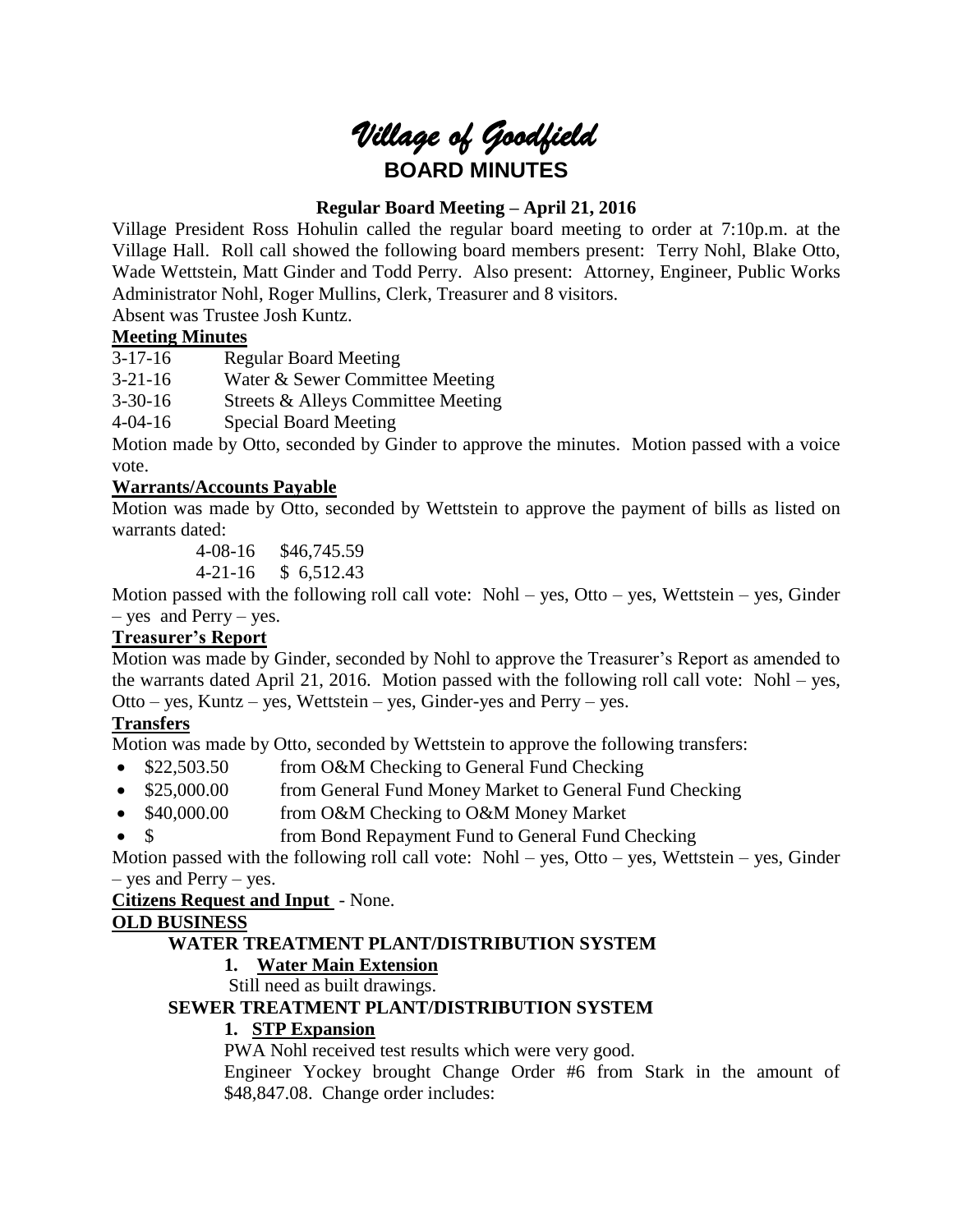Regular Board Meeting 4-21-16 Page 2

| 1. Provide new flat top on manhole          | 619.95      |
|---------------------------------------------|-------------|
| 2. Rock filter removal                      | \$4,769.10  |
| 3. River rock for rock filter               | \$9,801.30  |
| 4. New rock to replace all that was removed | \$24,465.73 |
| 5. Add rock filter piping                   | \$8,715.00  |
| 6. Electric breaker upgrade                 | 476.00      |
|                                             | \$48,847.08 |

Motion was made by Ginder, seconded by Nohl to approve Change Order #6 from Stark in the amount of \$48,847.08. Motion passed with the following roll call vote: Nohl – yes, Otto – yes, Wettstein – yes, Ginder – yes and Perry – yes.

Engineer Yockey brought pay request #6 from Stark in the amount of \$190,757.43, which includes Change Order #6.

Motion was made by Wettstein, seconded by Otto to approve pay request #6 from Stark in the amount of \$190,757.43. Motion passed with the following roll call vote: Nohl – yes, Otto – yes, Wettstein – yes, Ginder yes and Perry – yes.

Still need fence and seeding completed. A punch list will be done next week.

Engineer said Village received an invoice from Corn Belt because Stark cut an electric line. That invoice should go to Stark.

**2. Trunk Sewer Improvements – Clearing Brush - Easements** Nothing discussed.

**Payment of outstanding invoices upon request of Village Engineer –** None.

## **Goodfield Business Park**

Nothing discussed.

#### **Possible Annexation**

Nothing discussed.

# **East Robinson Street – Right of Way**

Attorney should have documents prepared next month.

#### **Skybeam (DTN) Agreement**

Nothing discussed.

# **Surplus Equipment**

Nothing discussed.

# **Police Contract**

Police Chief Jim Edwards gave a brief overview of the Police Contract. Jim also told the Board he will be retiring by November 1, 2016. Motion was made by Otto, seconded by Ginder to approve the Police Contract. Motion passed with the following roll call vote: Nohl – yes, Otto – yes, Wettstein – yes, Ginder – yes and Perry – yes..

#### **Rte. 117 Sanitary Sewer Service**

Engineer Yockey said fieldwork is completed. Engineer and PWA Nohl located sanitary sewer 20' off edge of shoulder N117 so it's all on the ROW. Need EPA and IDOT permit would like to put 6" service on ROW.

#### **2016 Street Repair Drive Through**

Engineer Yockey, Streets & Alleys Chairman Terry Nohl, PWA Nohl and Mike Carr drove the streets. There is a lot of crack sealing that needs to be done on Gail, Belaire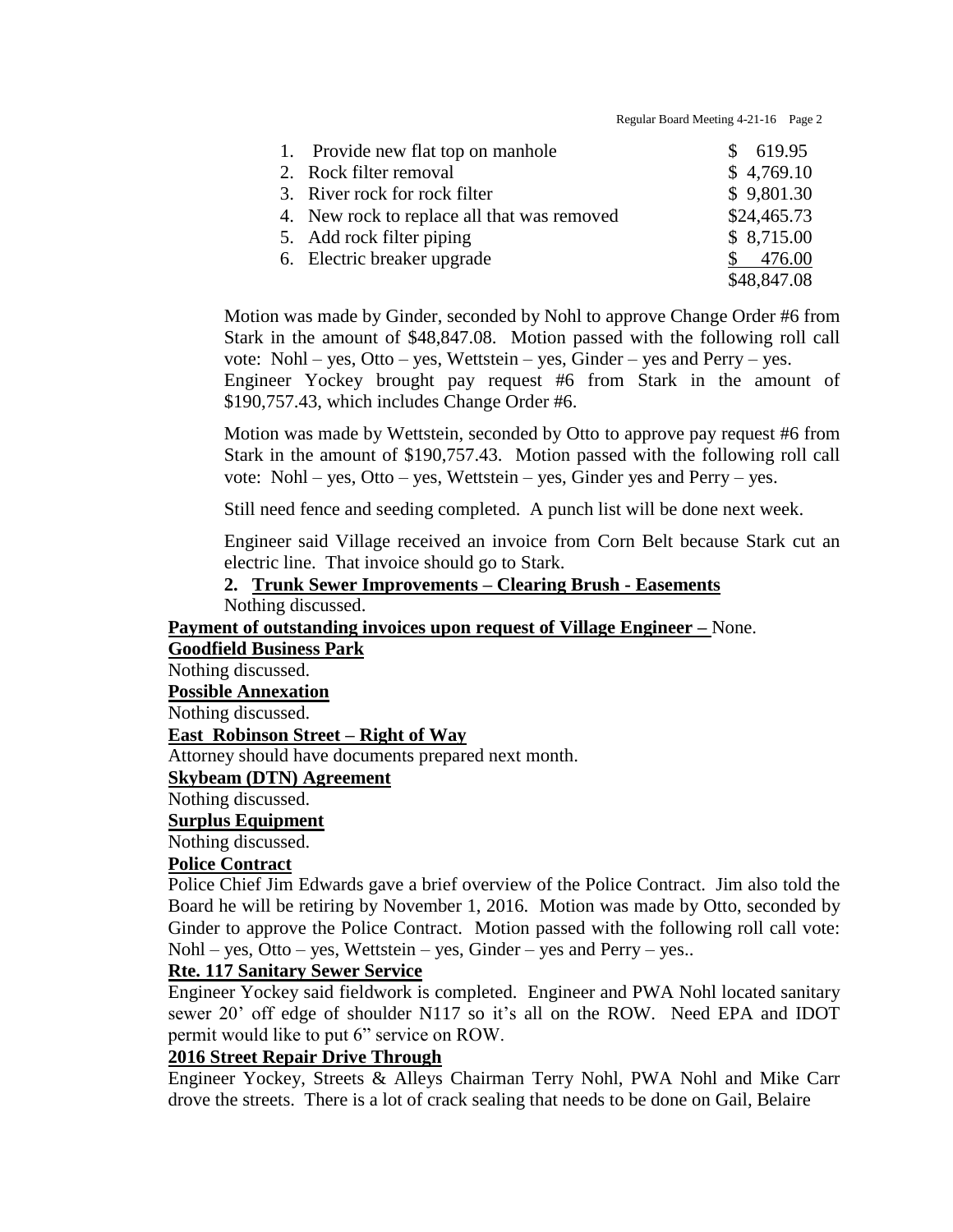Court, some on Robinson Street. Street spray patching needs to be done on Deer Lakes Drive (inner radius), Oak Valley(inner radius) and corner by Timberline Road. MFT funds will not be used this year.

## **Village Mowing Bids**

We received 3 bids for Village mowing:

| Ragar Blade'z Lawncare      | \$100/mowing |
|-----------------------------|--------------|
| Wettstein Enterprises, Inc. | \$60/mowing  |
| Law Dog Mowing              | \$130/mowing |

Motion was made by Wettstein, seconded by Nohl to reject all bids. Village employee will mow for this year. Motion passed with the following roll call vote: Nohl – yes, Otto – yes, Wettstein – yes, Ginder – yes and Perry – yes.

# **Franchise Agreement MTCO**

Motion was made by Ginder, seconded by Wettstein to approve the Franchise Agreement with MTCO as prepared by Village Attorney. Motion passed with the following roll call vote: Nohl – yes, Otto – yes, Wettstein – yes, Ginder – yes and Perry – yes.

#### **NEW BUSINESS**

## **Storm Siren Replacement**

PWA Nohl got a bid from Ragan Communications to replace the old storm siren on at Martin's. Motion was made by Wettstein, seconded by Otto to approve the purchase of a new storm siren from Ragan Communications at a cost of \$26,085.60. Motion passed with the following roll call vote: Nohl – yes, Otto – yes, Wettstein – yes, Ginder – yes and Perry – yes.

## **Rte. 24 Computers – Making Website Mobile friendly**

Rte. 24 Computers sent a bid of up to \$400 to make the Village website mobile friendly. Motion was made by Wettstein, seconded by Ginder to approve Rte. 24 Computers

Making the website mobile friendly. Motion passed with the following roll call vote:  $Nohl - yes$ ,  $Otto - yes$ , Wettstein – yes,  $Ginder - yes$  and  $Perry - yes$ .

#### **Small Disc Golf Course at the Park**

Mike Grimm introduced Kip Taufer, Keith Grimm and Nate Hartman who would like to put in a privately funded 9 hole small disc golf course at the park. The Board said once they get the funding and are ready to go to come back to the Board for approval.

#### **Building Permit #622 Expired**

Paul Wever, owner of Chip Energy, was in attendance. He introduced his roofing Contractor, Lucas Young with Greenfield Contractors.

Mr. Young said he was contracted to do a fabric roof for Chip Energy. The roof is very high and a slight wind could put 8,000lbs of pressure on the fabric roof. It has been very windy and they are hoping for better weather to complete the roof. Once they get a day without wind it would be a 1-2 day project to complete the roof. Mr. Young said there have not been enough good days without wind.

Mr. Wever said "after the roof is on the building it should only take 2-3 weeks to complete the plumbing, heating and air conditioning."

Mr. Wever is asking for another permit. He says "he was ready for the roof in December of 2015." Mr. Wever said "once weather is nice he would need to get equipment needed to the job site." He was asked how much that would cost. Mr. Wever said "it depends,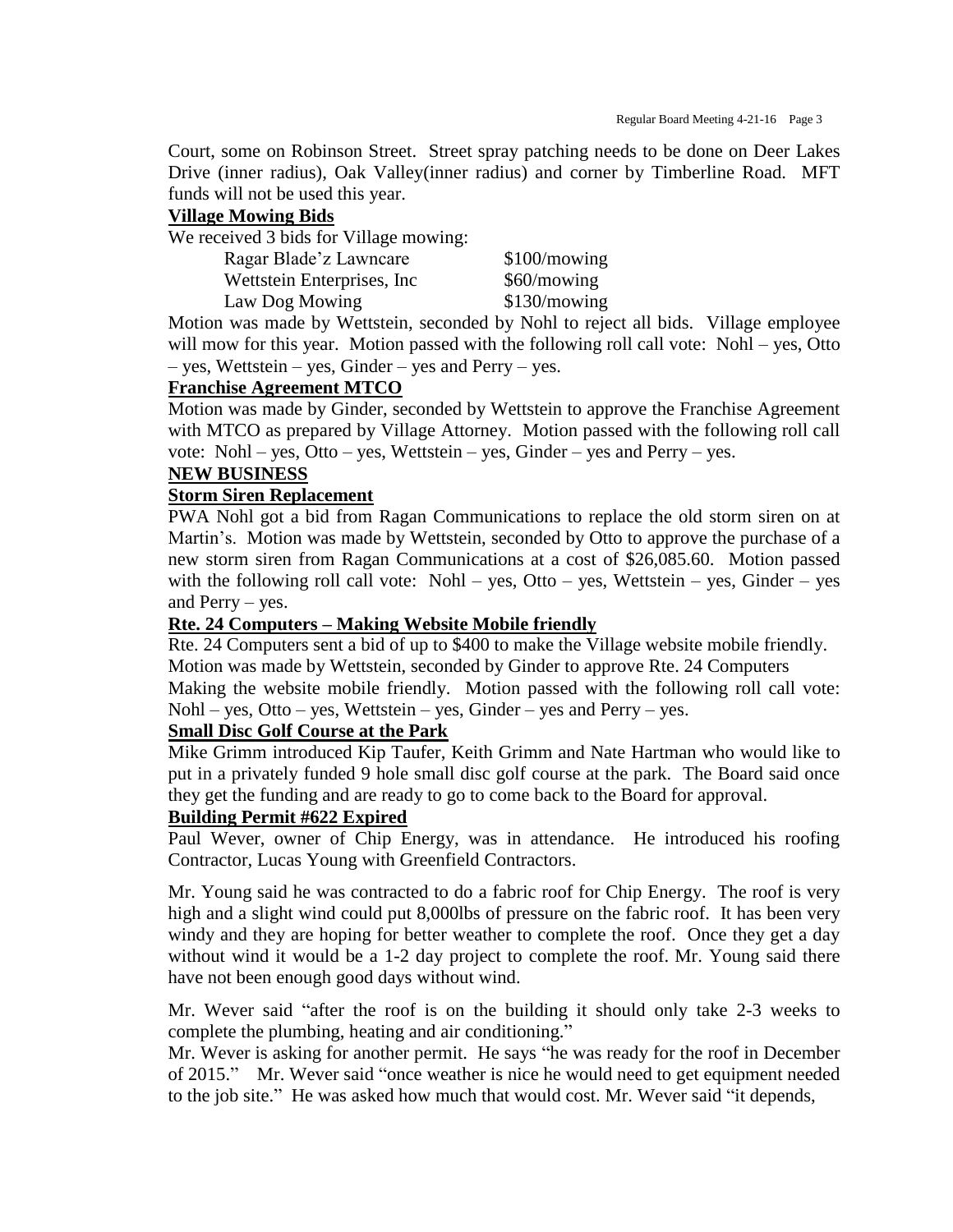but the approximate cost of equipment, 3 man lifts for rental, delivery and pickup could be \$1,500/day or \$5,000/week."

Attorney Ierulli asked Mr. Wever when Greenfield will complete the roof.

Mr. Wever said "that will be determined by the weather."

Trustee Wettstein reminded Mr. Wever that when he (Wever) received his last permit he (Wever) thought the building would be completed in July or August, but he didn't have the roofer lined up.

Trustee Ginder commented that when he (Wever) got the last permit that Mr. Wever said weather was the problem then also.

Mr. Wever said "he cannot appeal because he has waived that right, but is asking for another permit."

Mr. Wever said "when he called the roofing contractor in December he had no idea he would not be able to place the roof on the building."

Mr. Wever said "he had every intention of completing the building. He has been a good business and pays sales tax here in Goodfield." Mr. Wever said "this is not encouraging me to stay here." Mr. Wever said "the \$8,000 would be a hardship for him to pay."

Trustee Nohl stated at least Mr. Wever has come before the Board when asked. Trustee Nohl said Mr. Wever is building a unique building – the only one like it.

Trustee Otto said don't compare a commercial permit to a residential permit. Trustee Otto asked, how does charging \$8,000 and delaying progress help?

PWA Nohl asked, what is the objective? The objective is to complete the building.

Trustee Ginder said when the last two permits were issued Mr. Wever said he would have the building completed.

PWA Nohl said we set the 4th permit fee so high to prevent anyone from getting a 4th permit.

Former PWA Mullins said it was set as an incentive to get a building completed.

Attorney Ierulli concluded Mr. Wever has not said he can't or won't write the check. This is not the Village's fault or responsibility. Mr. Wever chose to build this unique building. We are all sympathetic – this model could be replicated all over the country but there are cost for this. The Village has already given Mr. Wever a break on fees and the project should have been completed.

Trustee Wettstein feels this is a good project and has a good contractor but Mr. Wever came up with the solution when the last permit was issued and he has waived his appeal.

Trustee Nohl asked can the Village tweak something to help Mr. Wever complete his building? If so, he would be in favor of it.

Trustee Ginder said Mr. Wever has the avenue to get the building done.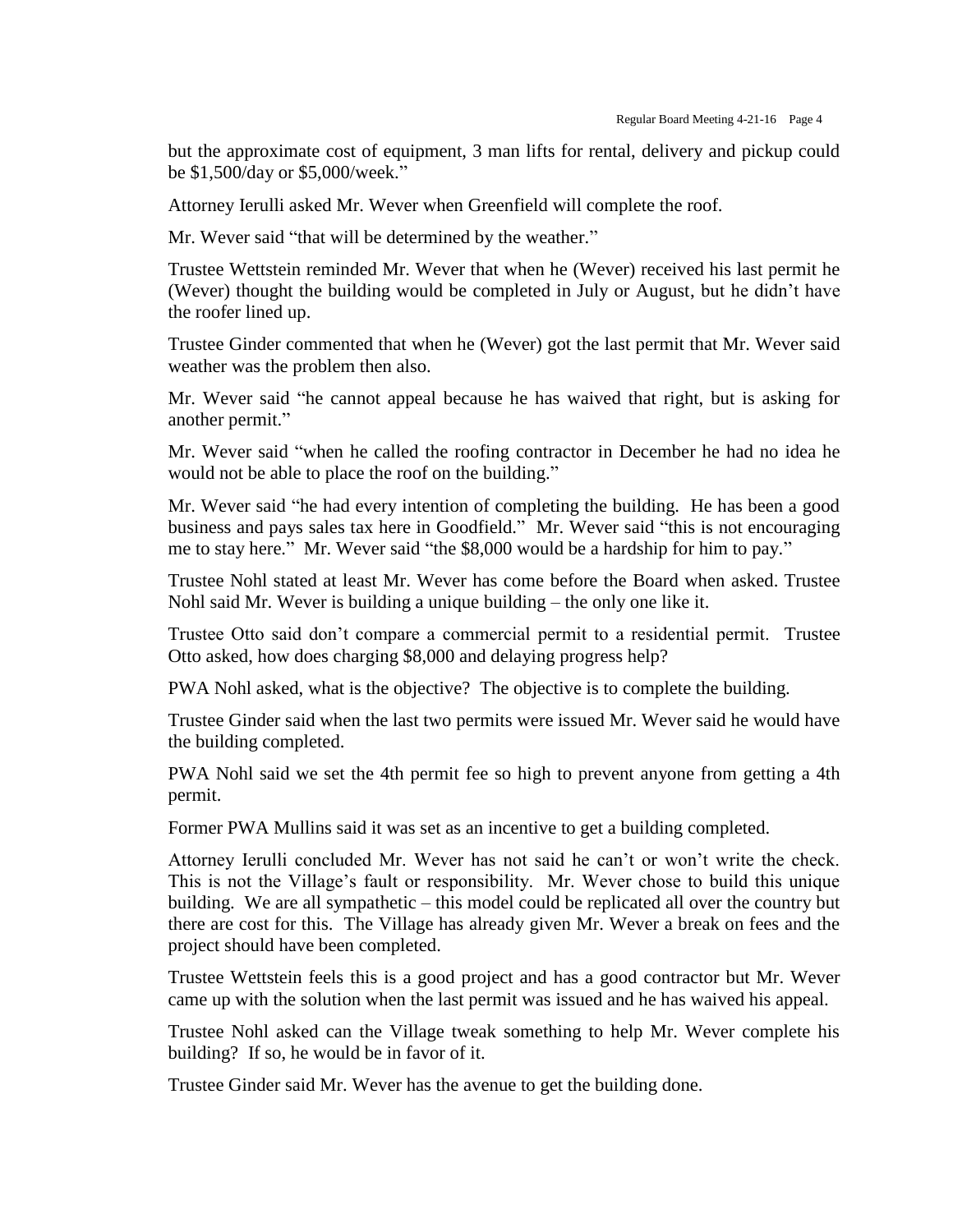Mr. Wever said "money paid to the Village is money taken away from his project."

Motion was made by Otto, seconded by Nohl to propose a 4 month extension starting from March 20th, 2016 at a cost of \$4,000.00 and to include that Mr. Wever would waive any appeal rights for any further permit requests from the Village of Goodfield and that Mr. Wever would pay the full cost of any other building permits needed to complete the facility.

Motion failed with the following roll call vote: Nohl – yes, Otto – yes, Wettstein – no, Ginder – no and Perry – no.

Fourth permit remains at \$8,000 for 3 month period

# **Parson's Sewer Discharge Permit**

Kevin Trantina, Parson's, asked for the Village to accept their sanitary sewer off processed water. PWA told them when the Sewer Treatment Plant was upgraded the Village would re-visit taking their sanitary sewer. Labs have been completed and Engineer Yockey says it is okay to accept Parson's sanitary sewer. PWA told Kevin to change Parson's EPA permit. The Village will need to co-sign on EPA permit to allow Parson's to discharge into sanitary sewer. Motion was made by Otto, seconded by Ginder to allow Parson's discharge into Village's sanitary sewer. Motion passed with the following roll call vote: Nohl – yes, Otto – yes, Wettstein – yes, Ginder – yes and Perry – yes.

#### **The Lakes at Oak Valley Drainage Easements – discussion and possible action**

It has been brought to PWA Nohl's attention that there is a house under construction in The Lakes at Oak Valley Subdivision that the drainage ditch that goes through their property is not within the Village easement. It has eroded. PWA Nohl has been working with the property owners. They filled in with dirt from their house and moved the drainage ditch as close to easement as possible. The drawing should be redone to allow VOG to work within easement. Engineer needs to go through and verify current easements and vacate those that are not correct. Motion was made by Wettstein, seconded by Ginder to authorize Engineer to redone easement and vacate those that are not correct. PWA Nohl and Mike Carr will walk through and mark up plat on easements. Motion passed with the following roll call vote: Nohl – yes, Otto – yes, Wettstein – yes,  $Ginder - yes$  and  $Perry - yes$ .

#### **Railroad Crossing**

Engineer did profiles and determined it would be more expensive to meet the specs than to pay 10% for improvements. Engineer said the Village could give 10% for Harrison improvement and say Birky Street is not that bad. Engineer will send an email back to ICC.

# **Schedule Committee Meetings**

None.

# **Municipal Calendar**

Completed.

# **Other Business**

**Attorney –** Clerk provided Attorney with a case pending with the ICC, which can just be filed.